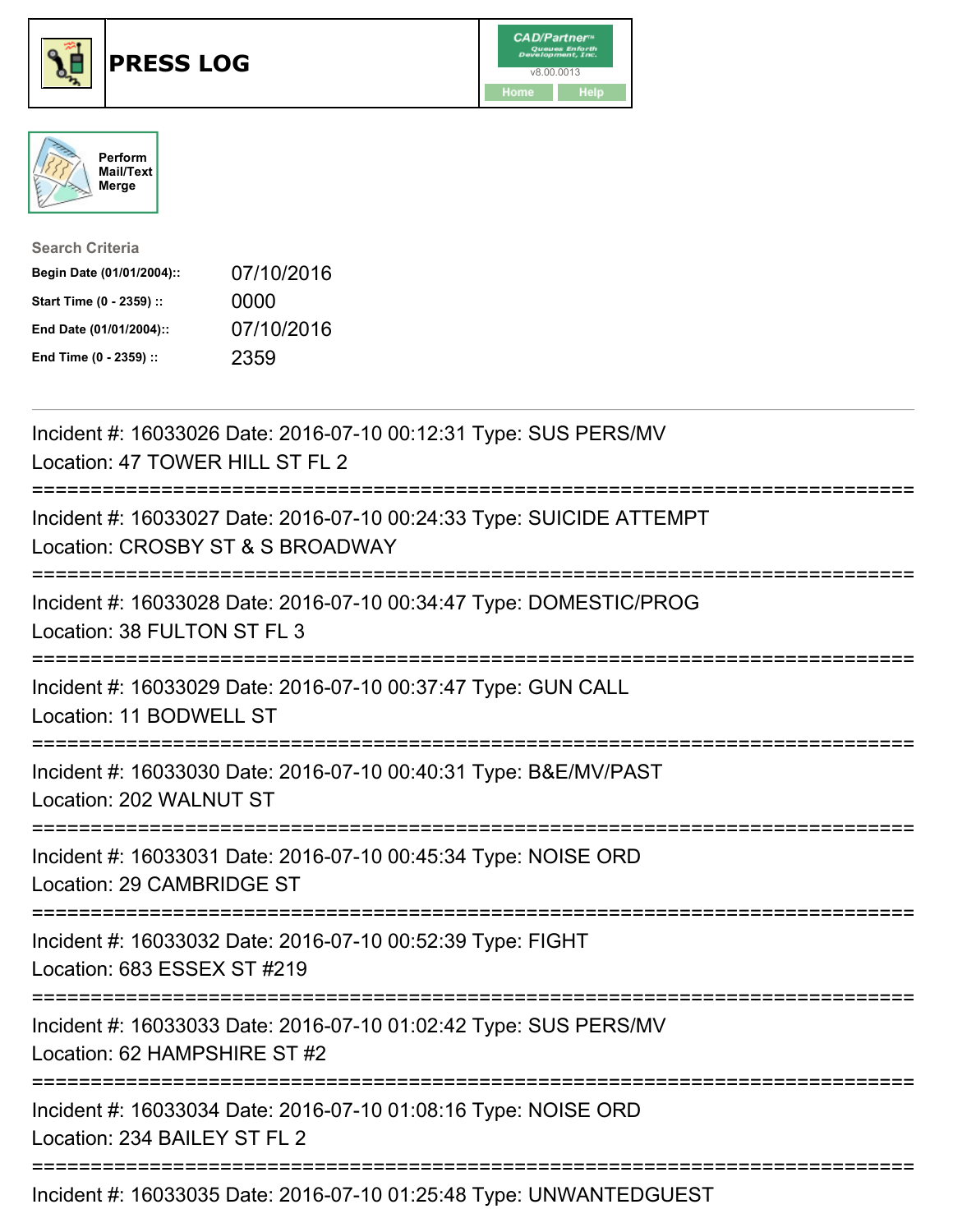| Location: 69 FERRY ST #BACK FL 1                                                                                     |
|----------------------------------------------------------------------------------------------------------------------|
| Incident #: 16033036 Date: 2016-07-10 01:31:34 Type: TOW OF M/V<br>Location: 68 HAMPSHIRE ST                         |
| Incident #: 16033037 Date: 2016-07-10 01:47:05 Type: HIT & RUN M/V<br>Location: STORROW ST & WOODLAND ST             |
| Incident #: 16033038 Date: 2016-07-10 01:59:19 Type: M/V STOP<br>Location: 369 BROADWAY                              |
| Incident #: 16033039 Date: 2016-07-10 02:04:55 Type: BUILDING CHK<br>Location: ANGEL MARKET / 513 HAMPSHIRE ST       |
| Incident #: 16033040 Date: 2016-07-10 02:08:40 Type: NOISE ORD<br>Location: 8 WASHINGTON ST                          |
| Incident #: 16033041 Date: 2016-07-10 02:21:59 Type: TOW OF M/V<br>Location: 111 LOWELL ST<br>---------------------- |
| Incident #: 16033042 Date: 2016-07-10 02:24:54 Type: NOISE ORD<br>Location: 122 MYRTLE ST                            |
| Incident #: 16033043 Date: 2016-07-10 02:29:50 Type: BUILDING CHK<br>Location: BOSTON FISH MARKET / 125 HAMPSHIRE ST |
| Incident #: 16033044 Date: 2016-07-10 02:31:20 Type: M/V STOP<br>Location: BROADWAY & CROSS ST                       |
| Incident #: 16033045 Date: 2016-07-10 02:37:08 Type: BUILDING CHK<br>Location: SAM'S FOOD STORE / 389 BROADWAY       |
| Incident #: 16033046 Date: 2016-07-10 02:38:49 Type: TOW OF M/V<br>Location: 18 CAMELLA TEOLI WY                     |
| Incident #: 16033047 Date: 2016-07-10 02:51:02 Type: NOISE ORD<br>Location: 107-109 BUTLER ST                        |
| Incident #: 16033048 Date: 2016-07-10 02:52:50 Type: NOISE ORD<br>Location: 159 WEST ST                              |
| Incident #: 16033049 Date: 2016-07-10 02:57:38 Type: NOISE ORD                                                       |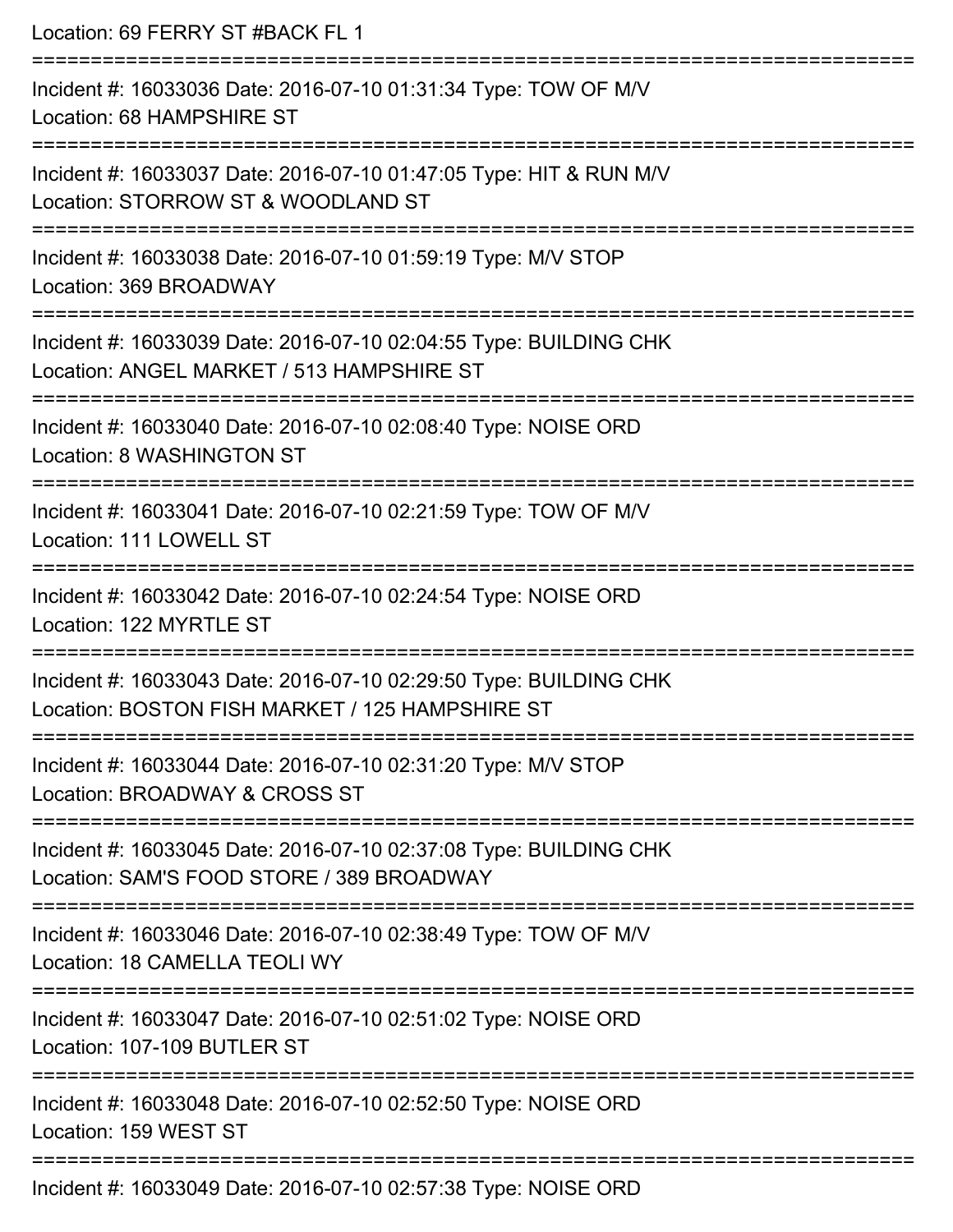| Incident #: 16033050 Date: 2016-07-10 03:03:52 Type: NOISE ORD<br>Location: 131 SPRINGFIELD ST FL 3                         |
|-----------------------------------------------------------------------------------------------------------------------------|
| Incident #: 16033051 Date: 2016-07-10 03:20:16 Type: NOISE ORD<br>Location: 29 FULTON ST FL 1                               |
| Incident #: 16033053 Date: 2016-07-10 03:57:30 Type: NOISE ORD<br>Location: 122 MYRTLE ST FL 1                              |
| Incident #: 16033052 Date: 2016-07-10 03:57:54 Type: BUILDING CHK<br>Location: CARRIBBEAN BAKERY / 205 BROADWAY             |
| Incident #: 16033054 Date: 2016-07-10 04:14:06 Type: NOISE ORD<br>Location: PARTY INSIDE / 57 BROOK ST FL 1                 |
| Incident #: 16033055 Date: 2016-07-10 04:44:41 Type: M/V STOP<br>Location: ESSEX ST & NEWBURY ST                            |
| Incident #: 16033056 Date: 2016-07-10 04:46:18 Type: BUILDING CHK<br>Location: LA FRUITERIA / 75 MANCHESTER ST              |
| Incident #: 16033057 Date: 2016-07-10 05:05:09 Type: A&B PAST<br>Location: 73 CROSS ST                                      |
| Incident #: 16033058 Date: 2016-07-10 05:17:29 Type: AUTO ACC/PI<br>Location: 385 WATER ST                                  |
| Incident #: 16033059 Date: 2016-07-10 05:47:04 Type: DISTURBANCE<br>Location: MCDONALDS / 50 BROADWAY                       |
| Incident #: 16033060 Date: 2016-07-10 06:08:48 Type: TRESPASSING<br>Location: MALDEN MILLS INDUSTRIES, INC / 46 STAFFORD ST |
| Incident #: 16033061 Date: 2016-07-10 06:27:45 Type: BUILDING CHK<br>Location: STAR MULTISERVICES / 254 BROADWAY            |
| Incident #: 16033062 Date: 2016-07-10 07:25:32 Type: UNWANTEDGUEST<br>Location: 42 BERKELEY ST                              |
| Incident #: 16033063 Date: 2016-07-10 07:59:58 Type: HIT & RUN M/V                                                          |

 $\mathbf{L}$  ...  $\mathbf{F}$  FITZ  $\mathbf{C}$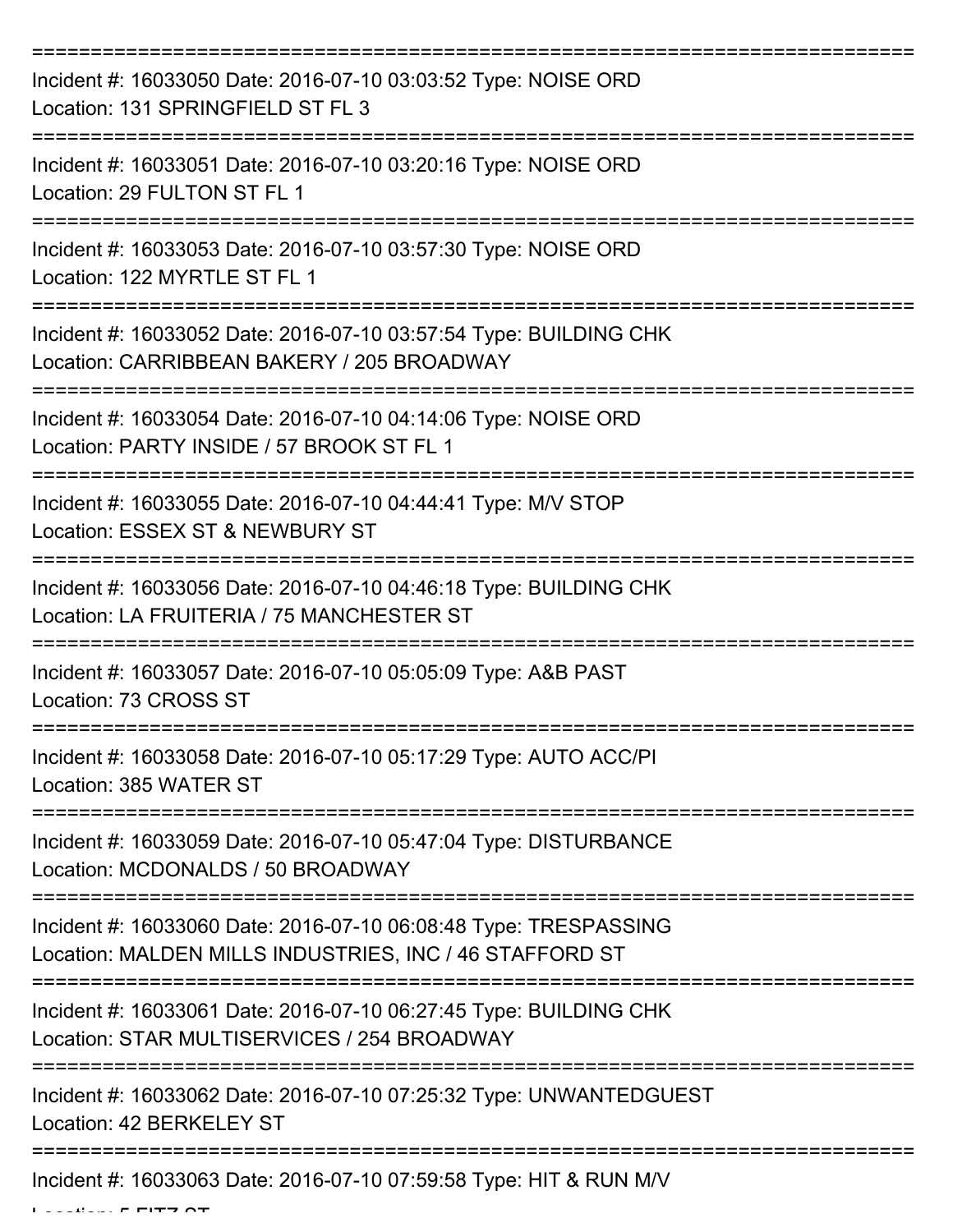| Incident #: 16033064 Date: 2016-07-10 08:22:52 Type: SEIZED PROP<br>Location: 275 WATER ST           |
|------------------------------------------------------------------------------------------------------|
| Incident #: 16033065 Date: 2016-07-10 09:01:48 Type: ALARM/BURG<br>Location: 40 SMITH ST             |
| Incident #: 16033066 Date: 2016-07-10 09:05:19 Type: ALARM/BURG<br>Location: 610 ANDOVER ST          |
| Incident #: 16033067 Date: 2016-07-10 09:07:43 Type: ALARM/BURG<br>Location: 233 HAVERHILL ST        |
| Incident #: 16033068 Date: 2016-07-10 09:18:08 Type: PARK & WALK<br>Location: BRADFORD ST & BROADWAY |
| Incident #: 16033069 Date: 2016-07-10 09:39:34 Type: ASSIST FIRE<br>Location: 530 BROADWAY           |
| Incident #: 16033070 Date: 2016-07-10 09:47:59 Type: LIC PLATE STO<br>Location: 17 WOODLAND ST       |
| Incident #: 16033071 Date: 2016-07-10 09:55:45 Type: DISTURBANCE<br>Location: N PARISH ROAD          |
| Incident #: 16033073 Date: 2016-07-10 09:56:06 Type: CK WELL BEING<br>Location: 101 SHAWSHEEN RD     |
| Incident #: 16033072 Date: 2016-07-10 10:03:01 Type: PARK & WALK<br>Location: BRADFORD ST & BROADWAY |
| Incident #: 16033074 Date: 2016-07-10 10:20:06 Type: INVEST CONT<br>Location: 77 S UNION ST          |
| Incident #: 16033075 Date: 2016-07-10 10:20:31 Type: MEDIC SUPPORT<br>Location: 63 FERRY ST          |
| Incident #: 16033076 Date: 2016-07-10 10:25:03 Type: B&E/MV/PAST<br>Location: 24 WARREN ST           |
| Incident #: 16033077 Date: 2016-07-10 10:32:54 Type: B&E/PAST                                        |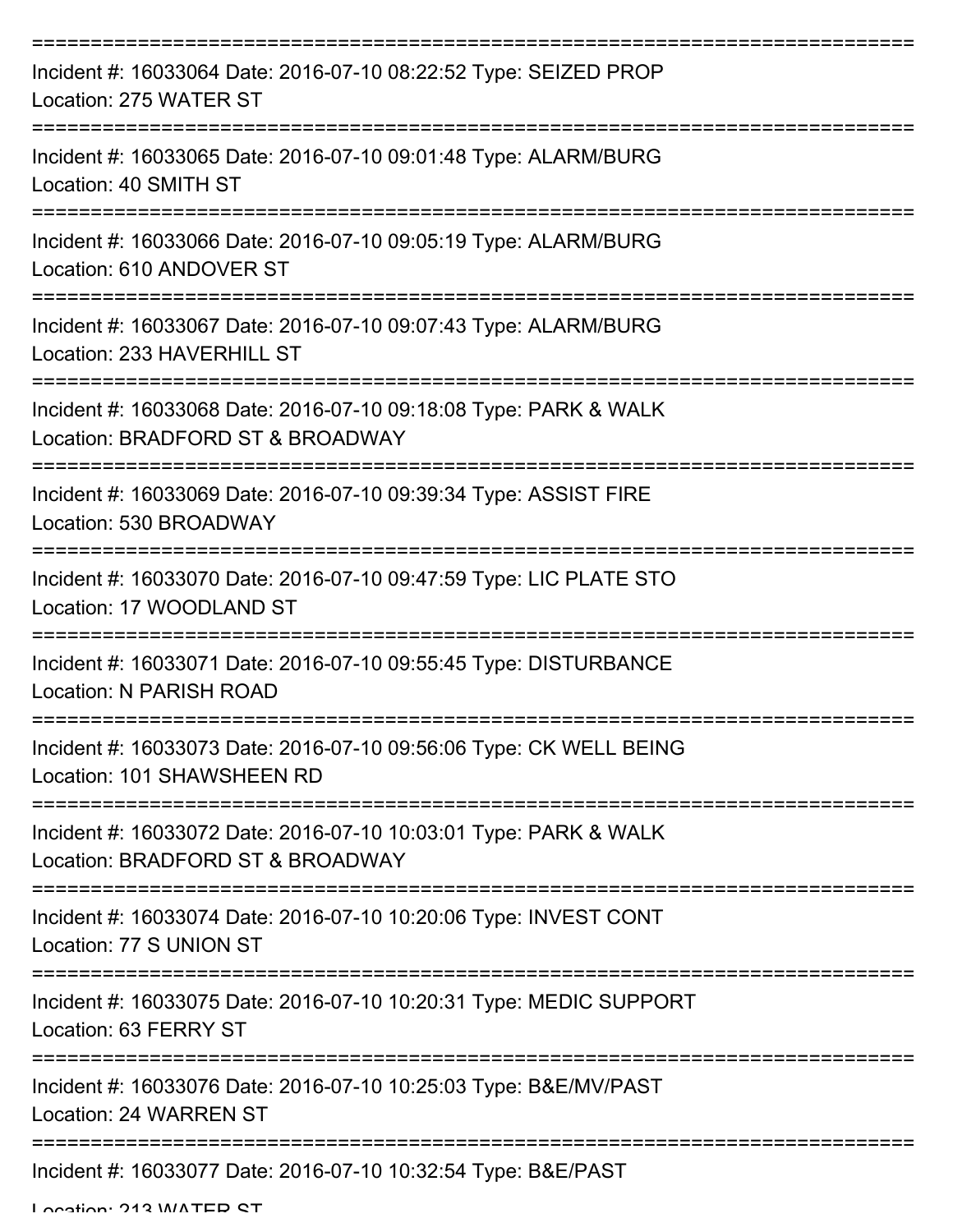| Incident #: 16033078 Date: 2016-07-10 10:34:14 Type: B&E/MV/PAST<br>Location: 105 WHITE ST           |
|------------------------------------------------------------------------------------------------------|
| Incident #: 16033079 Date: 2016-07-10 11:05:07 Type: PARK & WALK<br>Location: BRADFORD ST & BROADWAY |
| Incident #: 16033080 Date: 2016-07-10 11:05:23 Type: HIT & RUN M/V<br>Location: 31 STORROW ST        |
| Incident #: 16033081 Date: 2016-07-10 11:14:32 Type: MEDIC SUPPORT<br>Location: 91 WILLIAM ST        |
| Incident #: 16033082 Date: 2016-07-10 11:27:45 Type: HIT & RUN M/V<br>Location: 15 TENNEY ST         |
| Incident #: 16033083 Date: 2016-07-10 11:48:31 Type: M/V STOP<br>Location: 91 OSGOOD ST              |
| Incident #: 16033084 Date: 2016-07-10 11:49:04 Type: M/V STOP<br>Location: COMMON ST & NEWBURY ST    |
| Incident #: 16033085 Date: 2016-07-10 11:58:34 Type: M/V STOP<br>Location: 326 S UNION ST            |
| Incident #: 16033086 Date: 2016-07-10 12:01:40 Type: M/V STOP<br>Location: 616 ESSEX ST              |
| Incident #: 16033087 Date: 2016-07-10 12:03:36 Type: M/V STOP<br>Location: LAFAYETTE AV & S BROADWAY |
| Incident #: 16033088 Date: 2016-07-10 12:04:58 Type: SEIZED PROP<br>Location: 275 WATER ST           |
| Incident #: 16033089 Date: 2016-07-10 12:06:54 Type: ALARM/BURG<br>Location: 9 MT VERNON TER #2      |
| Incident #: 16033090 Date: 2016-07-10 12:08:27 Type: M/V STOP<br>Location: 616 ESSEX ST              |
| Incident #: 16033091 Date: 2016-07-10 12:09:16 Type: M/V STOP<br>Location: BOYD ST & S BROADWAY      |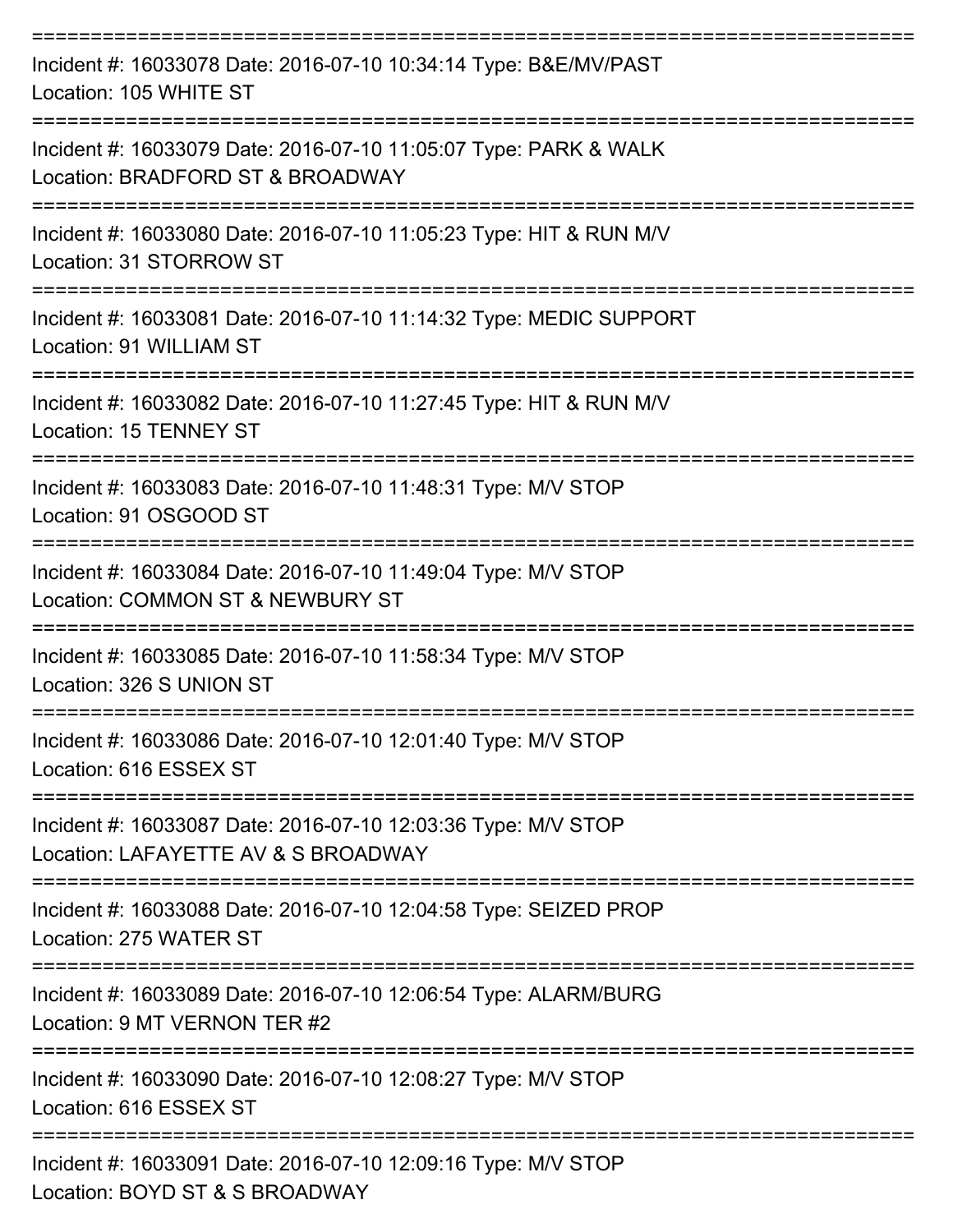Incident #: 16033092 Date: 2016-07-10 12:27:53 Type: DISTURBANCE Location: 425 LOWELL ST =========================================================================== Incident #: 16033093 Date: 2016-07-10 12:29:47 Type: STOLEN PROP Location: SAM'S FOOD STORE / 389 BROADWAY =========================================================================== Incident #: 16033094 Date: 2016-07-10 13:00:59 Type: M/V STOP Location: 9 WATER ST =========================================================================== Incident #: 16033095 Date: 2016-07-10 13:22:22 Type: M/V STOP Location: MERRIMACK ST & S BROADWAY =========================================================================== Incident #: 16033096 Date: 2016-07-10 13:31:40 Type: M/V STOP Location: E HAVERHILL ST & HAVERHILL ST =========================================================================== Incident #: 16033097 Date: 2016-07-10 13:43:09 Type: M/V STOP Location: ELM ST & JACKSON ST =========================================================================== Incident #: 16033098 Date: 2016-07-10 13:45:41 Type: LOUD NOISE Location: 4 INMAN ST #17 =========================================================================== Incident #: 16033099 Date: 2016-07-10 13:55:18 Type: GENERAL SERV Location: 1 GENERAL ST =========================================================================== Incident #: 16033100 Date: 2016-07-10 14:09:04 Type: AUTO ACC/NO PI Location: 246 BRUCE ST =========================================================================== Incident #: 16033101 Date: 2016-07-10 14:15:00 Type: DRUG VIO Location: BURGER KING / 187 BROADWAY =========================================================================== Incident #: 16033103 Date: 2016-07-10 14:29:20 Type: ALARM/BURG Location: EVANGELICAL CHURCH / 201 HAVERHILL ST =========================================================================== Incident #: 16033102 Date: 2016-07-10 14:29:40 Type: M/V STOP Location: AMESBURY & HAVERHILL =========================================================================== Incident #: 16033104 Date: 2016-07-10 14:31:09 Type: M/V STOP Location: 28 BODWELL ST =========================================================================== Incident #: 16033105 Date: 2016-07-10 14:37:37 Type: M/V STOP Location: BEDFORD & MEDFORD ST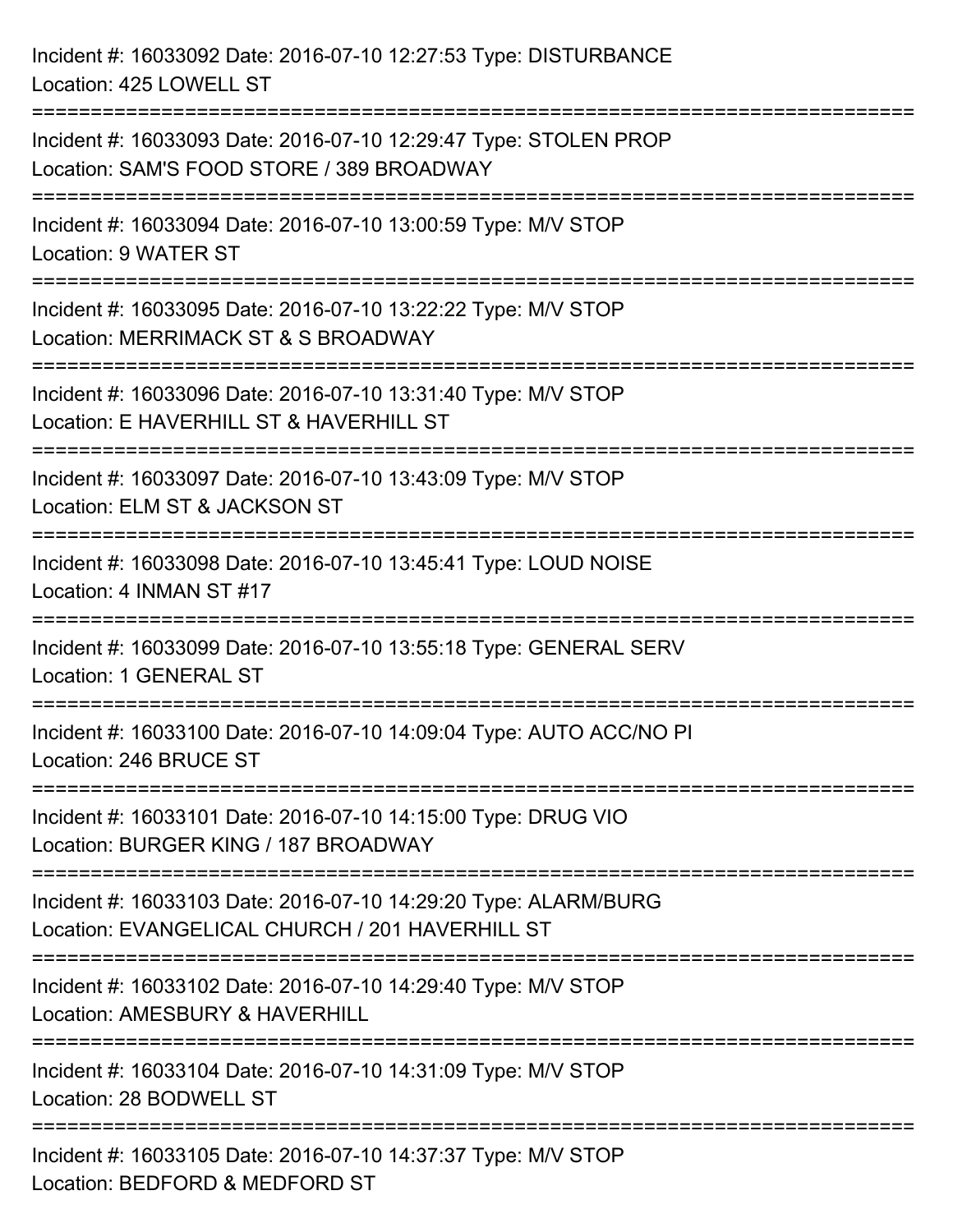| Incident #: 16033106 Date: 2016-07-10 15:01:23 Type: NOTIFICATION<br>Location: 131 S UNION ST #3                                                                                   |
|------------------------------------------------------------------------------------------------------------------------------------------------------------------------------------|
| Incident #: 16033107 Date: 2016-07-10 15:04:01 Type: VIO CITY ORD<br><b>Location: WARWICK ST</b>                                                                                   |
| Incident #: 16033108 Date: 2016-07-10 15:05:50 Type: LOUD NOISE<br>Location: HAFFNERS CAR WASH / 330 S BROADWAY<br>================================<br>=========================== |
| Incident #: 16033109 Date: 2016-07-10 15:08:52 Type: GENERAL SERV<br>Location: 173 WALNUT ST                                                                                       |
| Incident #: 16033110 Date: 2016-07-10 15:17:46 Type: M/V STOP<br>Location: BROADWAY & CROSS ST                                                                                     |
| Incident #: 16033111 Date: 2016-07-10 15:20:27 Type: ALARM/BURG<br>Location: EVANGELICAL CHURCH / 201 HAVERHILL ST<br>=======================                                      |
| Incident #: 16033112 Date: 2016-07-10 15:34:04 Type: CK WELL BEING<br>Location: 1 TREMONT ST FL 2                                                                                  |
| Incident #: 16033113 Date: 2016-07-10 15:49:41 Type: ALARM/BURG<br>Location: 201 HAVERHILL ST                                                                                      |
| Incident #: 16033114 Date: 2016-07-10 15:55:55 Type: M/V STOP<br>Location: 201 HAVERHILL ST                                                                                        |
| Incident #: 16033115 Date: 2016-07-10 16:01:33 Type: LIC PLATE STO<br>Location: 109 GARDEN ST                                                                                      |
| Incident #: 16033116 Date: 2016-07-10 16:08:42 Type: SUS PERS/MV<br>Location: 23 BODWELL ST                                                                                        |
| Incident #: 16033117 Date: 2016-07-10 16:09:36 Type: NOISE ORD<br>Location: 138 EXCHANGE ST                                                                                        |
| Incident #: 16033118 Date: 2016-07-10 16:12:25 Type: TOW OF M/V<br>Location: 201 HAVERHILL ST                                                                                      |
| Incident #: 16033119 Date: 2016-07-10 16:24:13 Type: DISTURBANCE<br>Location: CROSBY ST & NEWTON ST                                                                                |

===========================================================================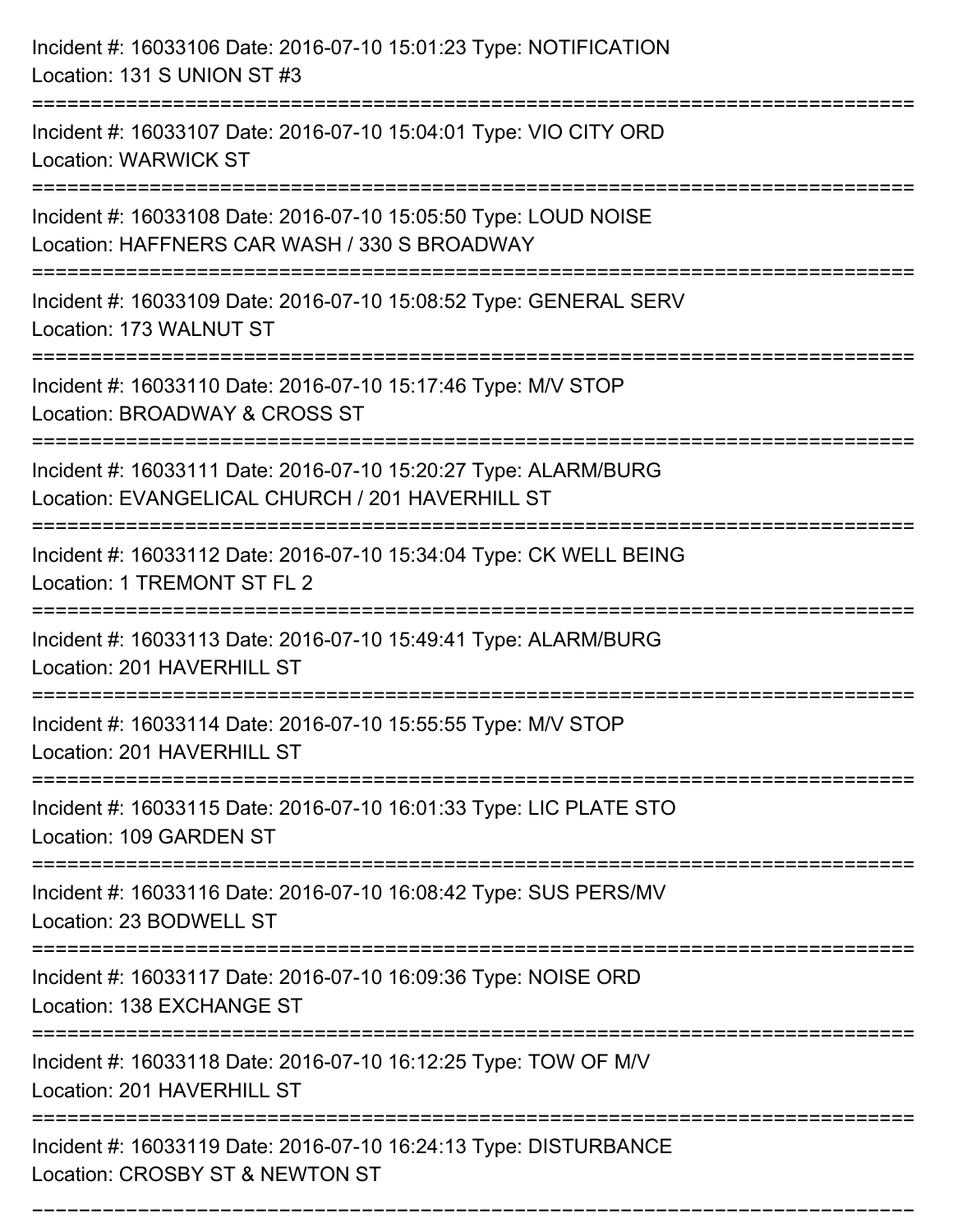Incident #: 16033120 Date: 2016-07-10 16:29:37 Type: AUTO ACC/UNK PI Location: COMMON ST & FRANKLIN ST =========================================================================== Incident #: 16033121 Date: 2016-07-10 16:29:55 Type: AUTO ACC/NO PI Location: COMMON ST & FRANKLIN ST =========================================================================== Incident #: 16033122 Date: 2016-07-10 16:30:23 Type: ALARM/BURG Location: CENTRAL CATHOLIC HIGH SCHOOL / 300 HAMPSHIRE ST =========================================================================== Incident #: 16033123 Date: 2016-07-10 16:56:38 Type: MEDIC SUPPORT Location: FROST SCHOOL / 33 HAMLET ST =========================================================================== Incident #: 16033124 Date: 2016-07-10 17:13:26 Type: GENERAL SERV Location: EXIT 42B / RT 114 & 4R 495 =========================================================================== Incident #: 16033125 Date: 2016-07-10 17:18:52 Type: M/V STOP Location: BROADWAY & LOWELL ST =========================================================================== Incident #: 16033126 Date: 2016-07-10 17:21:32 Type: M/V STOP Location: BROADWAY & CONCORD ST =========================================================================== Incident #: 16033127 Date: 2016-07-10 17:24:45 Type: M/V STOP Location: BROADWAY & LOWELL ST =========================================================================== Incident #: 16033128 Date: 2016-07-10 17:26:34 Type: M/V STOP Location: BRADFORD ST & BROADWAY =========================================================================== Incident #: 16033129 Date: 2016-07-10 17:29:41 Type: M/V STOP Location: BRADFORD ST & BROADWAY =========================================================================== Incident #: 16033132 Date: 2016-07-10 17:34:14 Type: ROBBERY PAST Location: LAWRENCE ST & MYRTLE ST =========================================================================== Incident #: 16033130 Date: 2016-07-10 17:35:46 Type: IDENTITY THEFT Location: 17 THORNDIKE ST =========================================================================== Incident #: 16033131 Date: 2016-07-10 17:38:28 Type: M/V STOP Location: PARKER ST & SALEM ST =========================================================================== Incident #: 16033133 Date: 2016-07-10 17:40:51 Type: M/V STOP Location: BRADFORD ST & BROADWAY ===========================================================================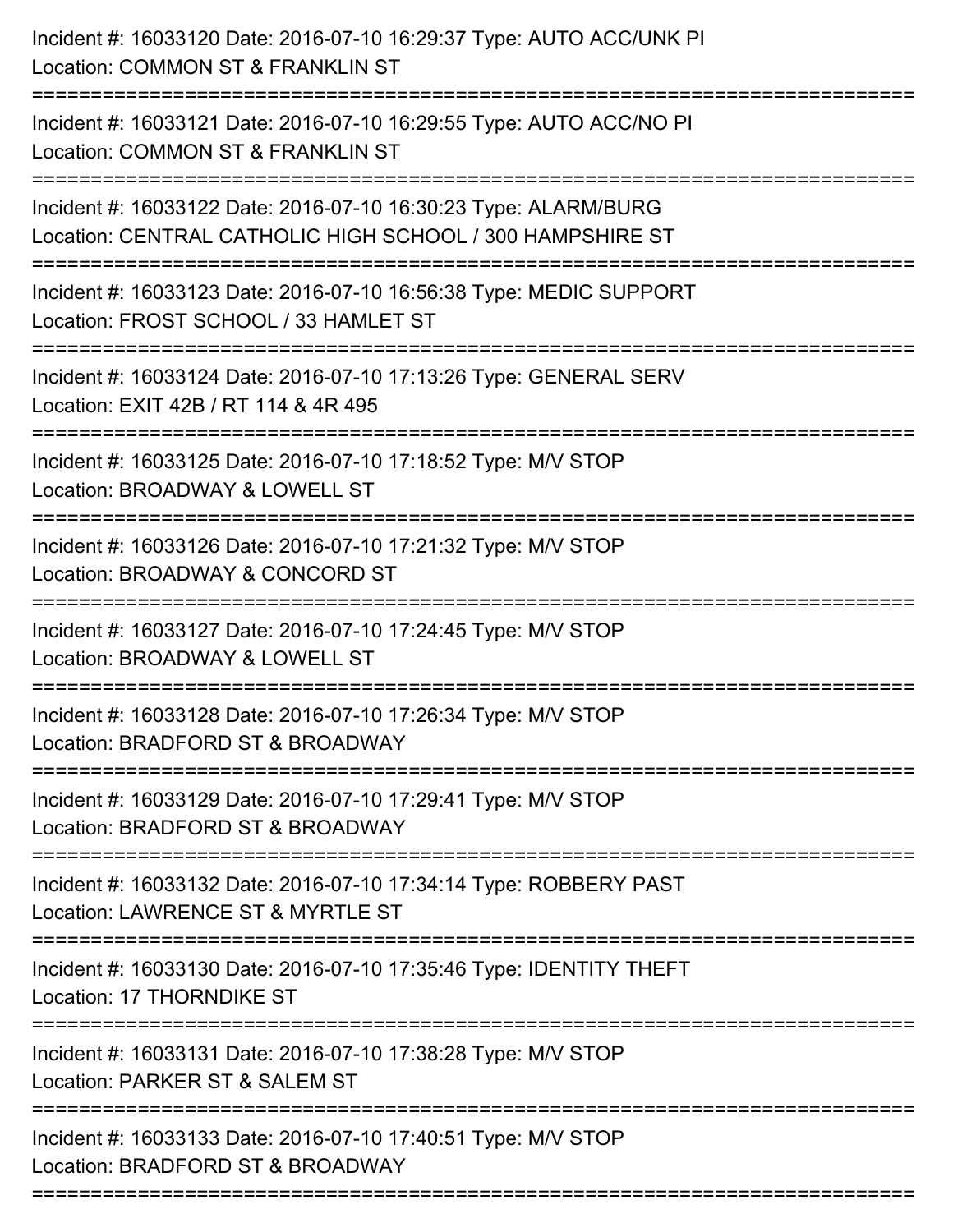Location: 11 DAISY ST

| Incident #: 16033135 Date: 2016-07-10 17:43:29 Type: NOISE ORD<br>Location: 44 BELLEVUE ST                                   |
|------------------------------------------------------------------------------------------------------------------------------|
| Incident #: 16033136 Date: 2016-07-10 17:43:45 Type: M/V STOP<br>Location: PARKER ST & SALEM ST                              |
| Incident #: 16033139 Date: 2016-07-10 17:47:02 Type: MAN DOWN<br>Location: PRIMO'S LIQUORS / 450 HAVERHILL ST                |
| Incident #: 16033137 Date: 2016-07-10 17:47:04 Type: M/V STOP<br>Location: BRADFORD ST & BROADWAY                            |
| Incident #: 16033138 Date: 2016-07-10 17:47:25 Type: M/V STOP<br>Location: MERRIMACK ST & S BROADWAY                         |
| Incident #: 16033140 Date: 2016-07-10 17:48:47 Type: M/V STOP<br>Location: BROADWAY & HAVERHILL ST                           |
| Incident #: 16033141 Date: 2016-07-10 17:49:45 Type: M/V STOP<br>Location: 11 MT VERNON CIR                                  |
| Incident #: 16033142 Date: 2016-07-10 17:54:27 Type: SUS PERS/MV<br>Location: 49 BASSWOOD ST                                 |
| Incident #: 16033143 Date: 2016-07-10 18:16:54 Type: THREATS<br>Location: 101 OLIVE AV                                       |
| ======================<br>Incident #: 16033144 Date: 2016-07-10 18:19:55 Type: M/V STOP<br>Location: LAWRENCE ST & MYRTLE ST |
| Incident #: 16033145 Date: 2016-07-10 18:21:10 Type: DISTURBANCE<br>Location: 38 FULTON ST                                   |
| Incident #: 16033146 Date: 2016-07-10 18:22:52 Type: SUS PERS/MV<br>Location: COR UNUM MEAL CENTER / 191 SALEM ST            |
| Incident #: 16033147 Date: 2016-07-10 18:28:01 Type: M/V STOP<br>Location: BROADWAY & CROSS ST                               |
|                                                                                                                              |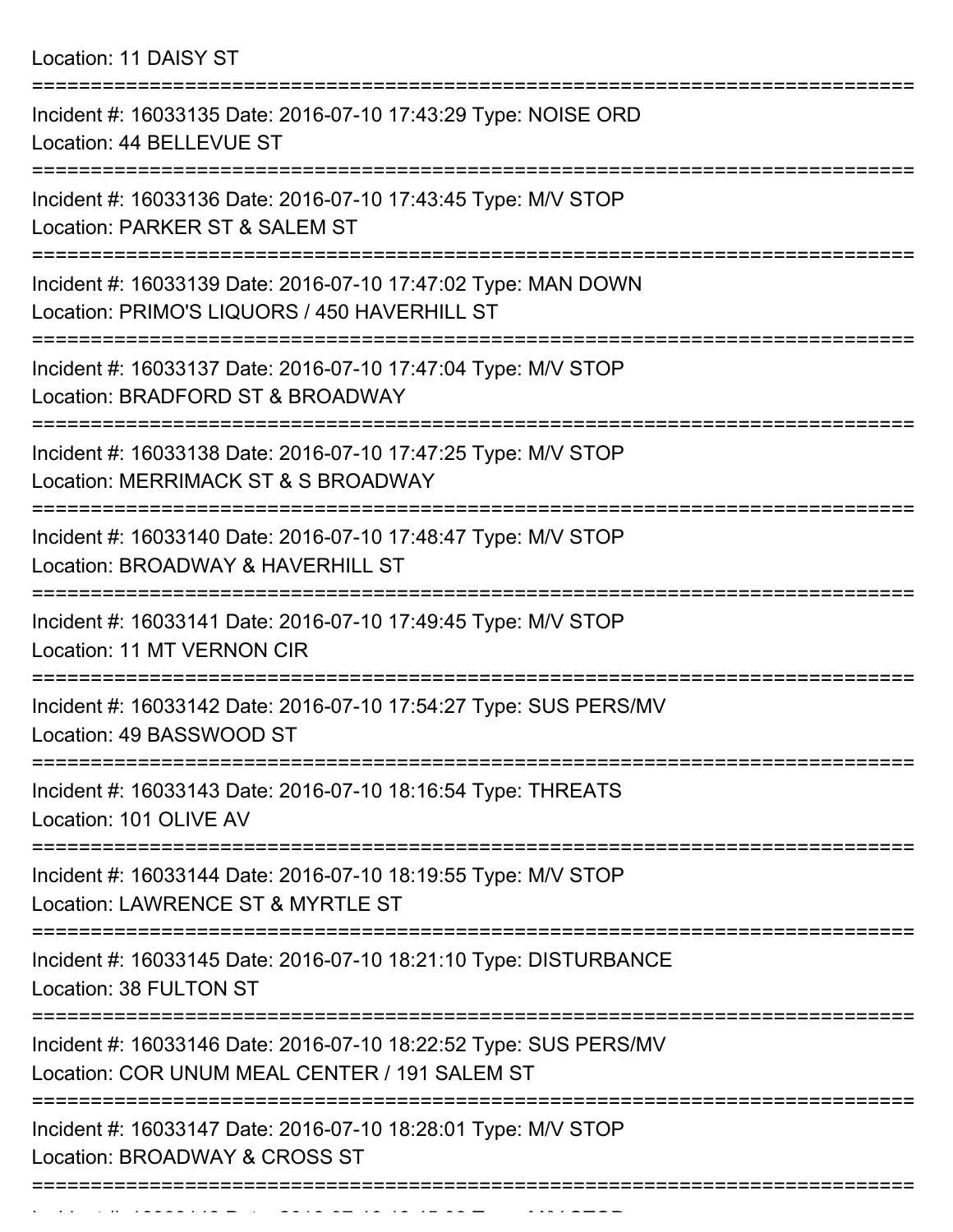Location: 181 HAVERHILL ST =========================================================================== Incident #: 16033149 Date: 2016-07-10 18:46:50 Type: DOMESTIC/PROG Location: 39 BUSWELL ST FL 1 =========================================================================== Incident #: 16033150 Date: 2016-07-10 18:47:20 Type: GENERAL SERV Location: 4 FERRY ST =========================================================================== Incident #: 16033151 Date: 2016-07-10 18:47:52 Type: GENERAL SERV Location: 120 BRADFORD ST =========================================================================== Incident #: 16033152 Date: 2016-07-10 18:53:59 Type: ALARMS Location: ADVANCED AUTO PARTS / 67F WINTHROP AV =========================================================================== Incident #: 16033154 Date: 2016-07-10 19:00:06 Type: UNWANTEDGUEST Location: 197 BRUCE ST FL 1 =========================================================================== Incident #: 16033153 Date: 2016-07-10 19:00:38 Type: M/V STOP Location: HAVERHILL ST & MILTON ST =========================================================================== Incident #: 16033155 Date: 2016-07-10 19:05:34 Type: MEDIC SUPPORT Location: 81 HAVERHILL ST =========================================================================== Incident #: 16033156 Date: 2016-07-10 19:15:11 Type: NOISE ORD Location: 510 LOWELL ST =========================================================================== Incident #: 16033157 Date: 2016-07-10 19:20:50 Type: UNWANTEDGUEST Location: 197 BRUCE ST =========================================================================== Incident #: 16033158 Date: 2016-07-10 19:30:58 Type: MAN DOWN Location: FRIENDLYS RESTAURANT / 227 WINTHROP AV =========================================================================== Incident #: 16033159 Date: 2016-07-10 19:45:32 Type: DISTURBANCE Location: ARLINGTON ST & SPRUCE ST =========================================================================== Incident #: 16033160 Date: 2016-07-10 19:59:58 Type: M/V STOP Location: ERVING AV & HAMPSHIRE ST =========================================================================== Incident #: 16033161 Date: 2016-07-10 20:03:57 Type: DOMESTIC/PROG Location: 98 SALEM ST #11

==================================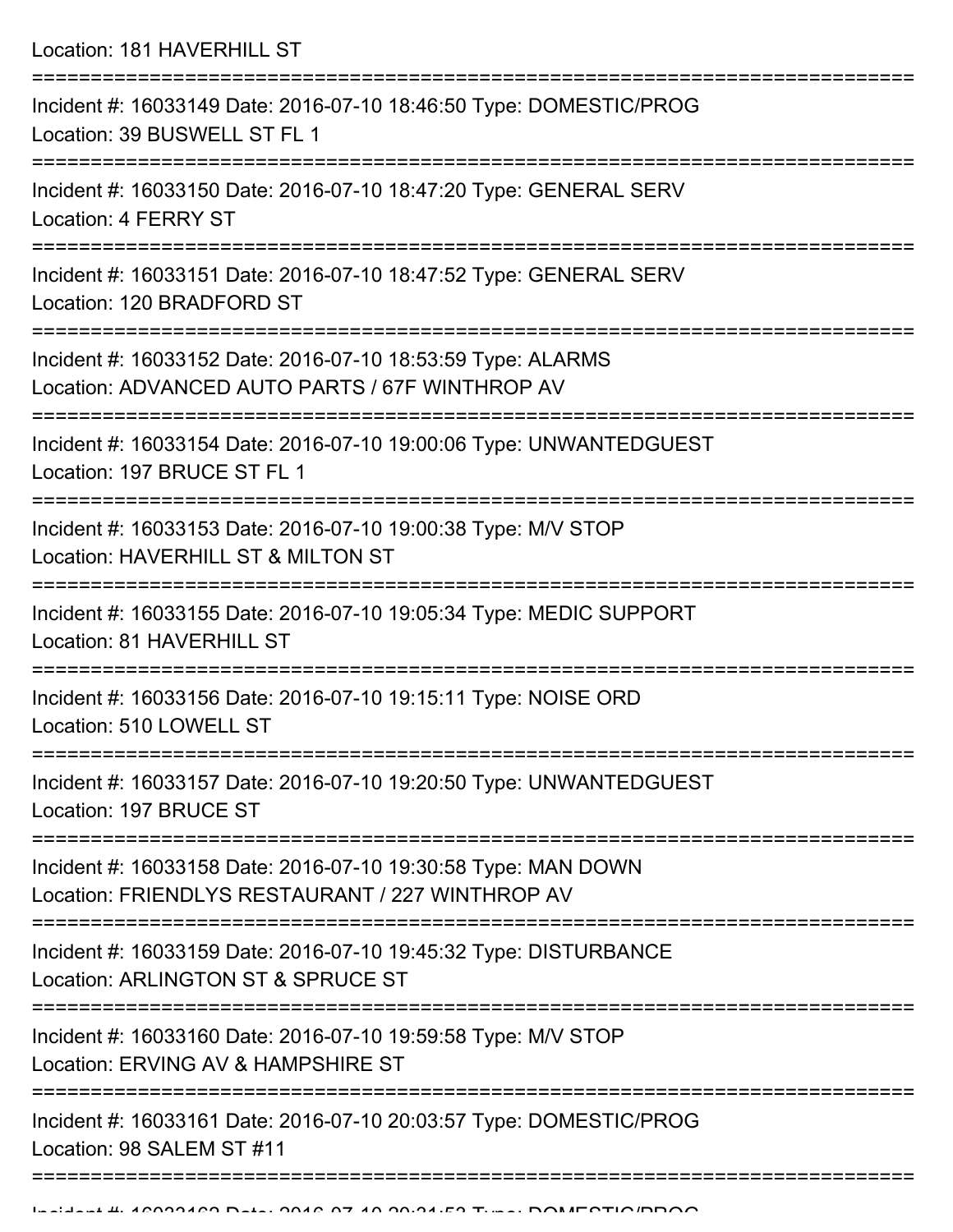| Location: 233 JACKSON ST #1                                                                                                      |
|----------------------------------------------------------------------------------------------------------------------------------|
| Incident #: 16033163 Date: 2016-07-10 20:47:18 Type: SUS PERS/MV<br>Location: 140 BEACON AVE                                     |
| Incident #: 16033164 Date: 2016-07-10 20:49:35 Type: SHOTS FIRED<br>Location: 17 BASSWOOD ST                                     |
| Incident #: 16033165 Date: 2016-07-10 20:52:19 Type: AUTO ACC/NO PI<br>Location: APPLETON ST & METHUEN ST<br>=================== |
| Incident #: 16033166 Date: 2016-07-10 20:55:30 Type: NOISE ORD<br>Location: 510 LOWELL ST                                        |
| Incident #: 16033167 Date: 2016-07-10 20:58:39 Type: DRUG OVERDOSE<br>Location: 102 OXFORD ST FL 3                               |
| Incident #: 16033168 Date: 2016-07-10 20:58:59 Type: DRUG OVERDOSE<br>Location: 102 OXFORD ST                                    |
| Incident #: 16033169 Date: 2016-07-10 21:07:08 Type: NOISE ORD<br>Location: ELM ST & LINCOLN CT                                  |
| Incident #: 16033170 Date: 2016-07-10 21:22:37 Type: NOISE ORD<br>Location: 335 LAWRENCE ST                                      |
| Incident #: 16033171 Date: 2016-07-10 21:25:12 Type: GENERAL SERV<br>Location: 98 SALEM ST                                       |
| Incident #: 16033172 Date: 2016-07-10 21:27:32 Type: HIT & RUN M/V<br>Location: ESSEX ST & JACKSON ST                            |
| Incident #: 16033173 Date: 2016-07-10 21:32:58 Type: ALARM/HOLD<br>Location: BROADWAY LIQUORS / 434 BROADWAY                     |
| Incident #: 16033174 Date: 2016-07-10 21:36:30 Type: NOISE ORD<br>Location: 44 CRESCENT ST                                       |
| Incident #: 16033175 Date: 2016-07-10 21:49:28 Type: DISTURBANCE<br>Location: BROADWAY LIQUORS / 434 BROADWAY                    |
| Ingident #: 16022176 Dete: 2016 07 10 21:55:04 Tune: NOICE ODD                                                                   |

Incident #: 16033176 Date: 2016-07-10 21:55:04 Type: NOISE ORD